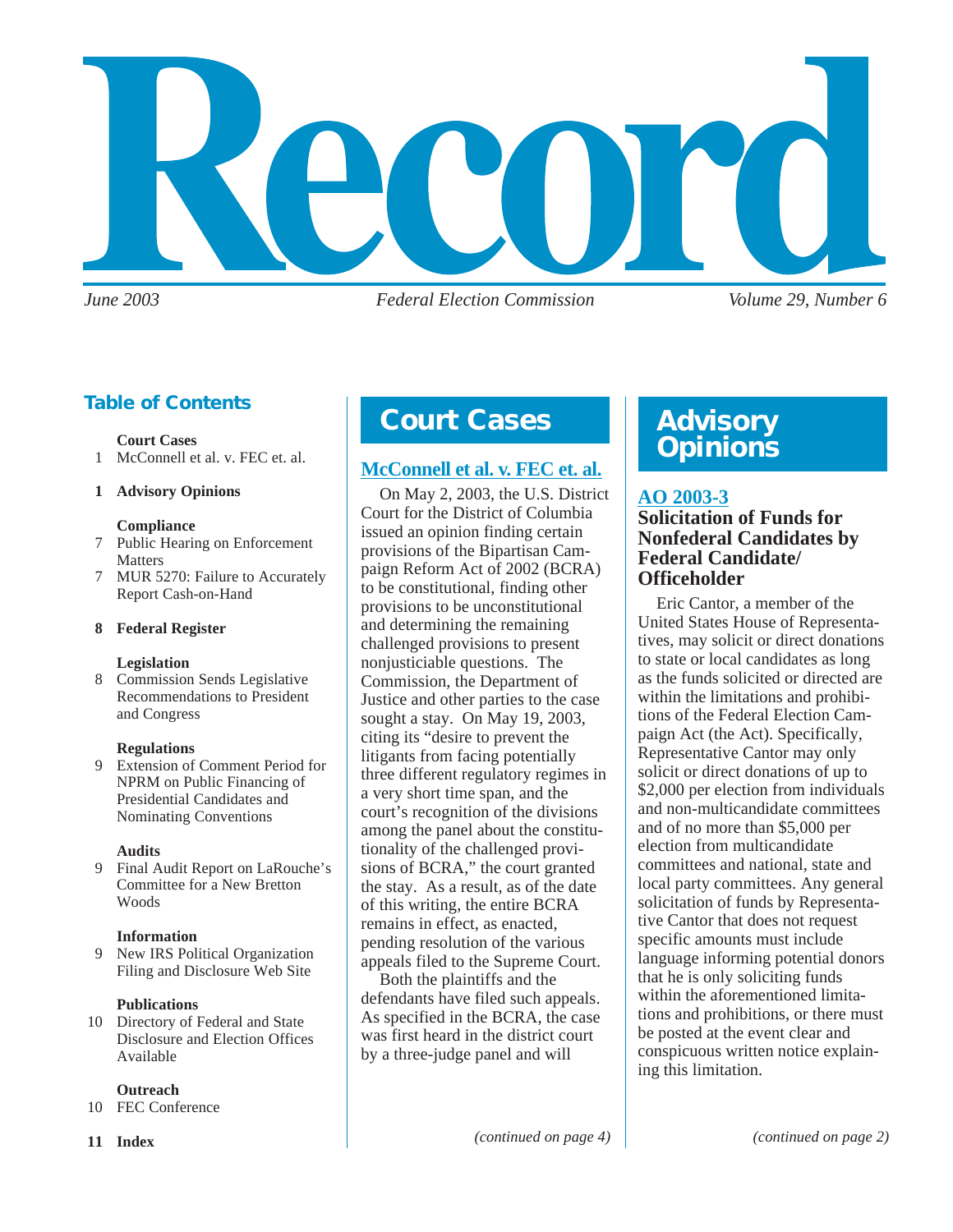#### **Advisory Opinions**

#### **Background**

State Senator Bill Boling, State Delegate Bill Janis and Chesterfield County School Board Member Beth Davis are all running for election in Virginia in 2003. In the course of their campaigns, these nonfederal candidates would like Representative Cantor to assist them by attending their campaign events, including fundraisers, and soliciting financial support on their behalf. These nonfederal candidates would like Representative Cantor to conduct these activities both orally and in writing. Virginia law permits donations to state and local candidates in amounts and from sources that are prohibited by the Act.

As amended by the Bipartisan Campaign Reform Act of 2002 (BCRA), the Act regulates the conduct of federal candidates and officeholders, their agents and entities directly or indirectly estab-

#### **Federal Election Commission 999 E Street, NW Washington, DC 20463**

800/424-9530 202/694-1100 202/501-3413 (FEC Faxline) 202/219-3336 (TDD for the hearing impaired)

**Ellen L. Weintraub**, Chair **Bradley A. Smith**, Vice Chairman **David M. Mason**, Commissioner **Danny L. McDonald**, Commissioner **Scott E. Thomas**, Commissioner **Michael E. Toner**, Commissioner

**James A. Pehrkon**, Staff Director **Lawrence H. Norton**, General Counsel

Published by the Information Division **Greg J. Scott**, Assistant Staff **Director Amy Kort**, Editor

<http://www.fec.gov>

lished, maintained financed or **PACRONISHIPS**<br>(*continued from page 1*) **PACRONIC SERVICE SERVICE SERVICE SERVICE SERVICE SERVICE SERVICE SERVICE SERVICE SERVICE SERVICE SERVICE SERVICE SERVICE SERVICE SERVICE SERVICE SERVICE SERVICE SERVICE SERVICE SER** or spend funds in connection with a federal or nonfederal election. 2 U.S.C. §441i(e). The Commission's regulations provide that these persons may solicit, receive, direct, transfer, spend or disburse funds in connection with any nonfederal election only in amounts and from sources that are consistent with state law, and that do not exceed the Act's contribution limits or come from prohibited sources under the Act. 11 CFR 300.62. While the BCRA did not define the terms "to solicit" and "to direct," Commission regulations define them as "to ask." 11CFR 300.2(m) and (n).

#### **Application of the BCRA to Proposals**

Under the Act and Commission regulations, Representative Cantor may attend a state fundraiser where federally impermissible funds are raised, and he may solicit or direct funds in connection with a state election as long as his solicitation is both consistent with state law and within the limits and prohibitions of the Act. Representative Cantor should take the following steps to ensure that his fundraising activity remains within the Act's limits and prohibitions.

*Solicitation of Funds.* When Representative Cantor solicits funds in connection with a state or local election in a state that permits donations that are not lawful under the Act, he must expressly limit his request so that it is clear that he is asking only for funds that comply with the Act's limits and prohibitions. If he solicits funds at a fundraising event where federally impermissible funds are raised, written notices indicating that he is only soliciting federally permissible funds may be posted; if used, these notices must be clearly and conspicuously displayed. If such notices are properly displayed, Representative Cantor need not include an oral disclaimer with a

### **PAC Publications Available**

The Commission annually publishes *PACronyms*, an alphabetical listing of acronyms, abbreviations and common names of political action committees (PACs).

 For each PAC listed, the index provides the full name of the PAC, its city, state, FEC identification number and, if not identifiable from the full name, its connected, sponsoring or affiliated organization.

 The index is helpful in identifying PACs that are not readily identified in their reports and statements on file with the FEC.

 To order a free copy of *PACronyms*, call the FEC's Disclosure Division at 800/424- 9530 (press 3) or 202/694-1120. *PACronyms* also is available on diskette for \$1 and can be accessed free at www.fec.gov/ pages/pacronym.htm. Other PAC indexes, described below, may be ordered from the Disclosure Division. Prepayment is required.

- An alphabetical list of all registered PACs showing each PAC's identification number, address, treasurer and connected organization (\$13.25).
- A list of registered PACs arranged by state providing the same information as above (\$13.25).
- An alphabetical list of organizations sponsoring PACs showing the PAC's name and identification number (\$7.50).

The Disclosure Division can also conduct database research to locate federal political committees when only part of the committee name is known. Call the telephone numbers above for assistance or visit the Public Records Office in Washington at 999 E St., NW.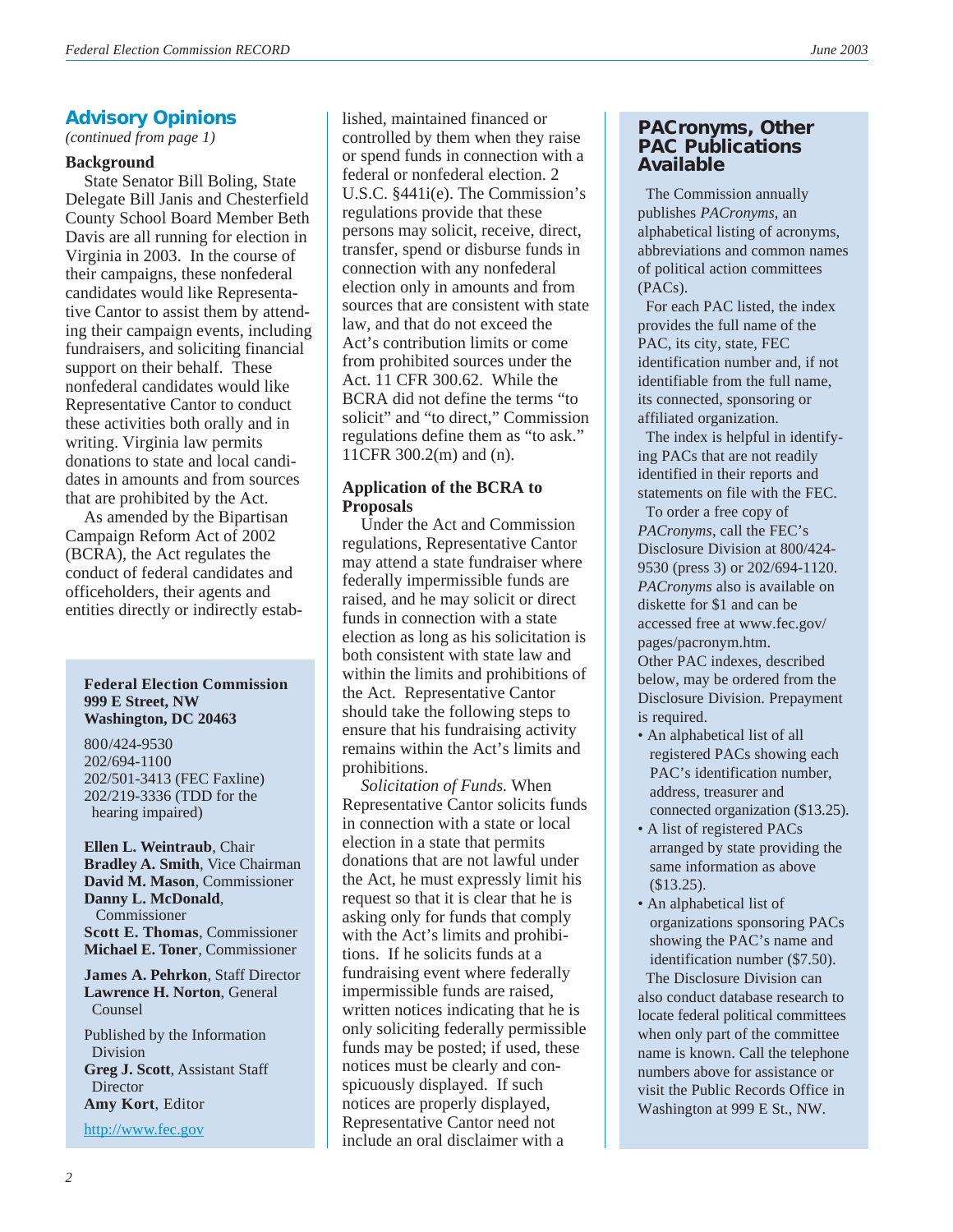general solicitation. If written notices are not provided at the event, he must make the following public oral disclaimer: "I am only asking for up to \$2,000 from individuals, and I am not asking for corporate, labor or minors' funds." If a public oral disclaimer is made, it need only be made once, and is not required to be made during one-onone discussions. As a general rule, a federal candidate or officeholder may not recite the disclaimer and then encourage potential donors to disregard the limitation.

Representative Cantor will not violate the Act if, in a response to his lawful solicitation, a person makes a donation to a nonfederal candidate in excess of the Act's limits or from a federally prohibited source.

*Attendance at Fundraising Events.* Representative Cantor may attend a fundraising event where federally impermissible funds are raised as long as he does not solicit funds outside the limits and prohibitions of the Act, and he may speak at the fundraiser as long as he adheres to the guidelines referenced above. He may also merely attend a fundraiser paid for with nonfederal funds, as that, in and of itself, does not represent a violation of the BCRA and the Commission's regulations.

*Communications Publicizing Fundraisers.* Representative Cantor's attendance at a nonfederal fundraising event may be publicized as long as the publicity does not constitute a solicitation for donations outside of the Act's limits and prohibitions, and as long as he has not approved, authorized, agreed or consented to be featured or named in the publicity. If he has approved or agreed to use his name or likeness in the publicity and that publicity constitutes a solicitation, then there must be an express statement in the publicity to limit the solicitation to funds that comply with the Act's limits and prohibitions. Communications stating that Representative Cantor is serving in a position specifically related to fundraising (e.g., serving on a "host committee"), though not signed by the Representative, constitute a solicitation and must include an express statement limiting the solicitation to funds within the Act's limits and prohibitions.<sup>1</sup>

*Fundraising and Agency.* Representative Cantor may ask other persons to raise funds in connection with a nonfederal election, but when those persons are doing so as his agent, they must comply with provisions of section  $441i(e)(4)$  and 11 CFR 300.62 outlined above.<sup>2</sup>

#### **Concurring Opinion**

Vice-Chairman Smith and Commissioners Mason and Toner issued a concurring opinion on April 29, 2003.

Date Issued April 29, 2003; Length: 9 pages.✦

*—George Smaragdis*

#### **[AO 2003-4](http://saos.fec.gov/aodocs/2003-04.pdf) Corporation's Matching Charitable Contribution Plan**

Freeport-McMoRan Copper and Gold, Inc., (Freeport) and its political action committee the Freeport-McMoRan Copper and Gold, Inc., Citizenship Committee (the PAC) may match, dollar for

*1 The Commission could not agree whether the use of Representative Cantor's name in a position not specifically related to fundraising, such as "honorary chairperson," on a solicitation not signed by him is prohibited by the Act.*

*2 Absent any other factors relevant to establishing an agency relationship, a request that a person raise funds in connection with a nonfederal election does not in and of itself create an agency relationship.*

dollar, individual contributor's contributions to the PAC with donations to any charity identified by the contributor. Under this plan, contributors would not receive any tax benefits or other tangible compensation for their contributions and, thus, no exchange of corporate money for voluntary contributions would occur.

The Federal Election Campaign Act (the Act) prohibits a corporation from making contributions or expenditures in connection with any federal election. 2 U.S.C. §441b(a). However, the Act excludes from the definition of "contribution or expenditure" costs that the corporation pays for the establishment and administration of and solicitation of contributions to the corporation's PAC. 2 U.S.C. §441b(b)(2)(C). Commission regulations further clarify that the corporation may not use this process as a means of exchanging treasury funds for voluntary contributions and that a contributor may not be paid for his or her contributions through a bonus, expense account or other form of direct or indirect compensation. 11 CFR 114.5(b). In past advisory opinions, the Commission has allowed corporations to match contributions made to the corporation's PAC with donations to charity. In these advisory opinions, the Commission viewed a corporation's matching of voluntary political contributions with charitable donations as solicitation expenses related to fundraising for the corporate PAC. AOs 1990-6, 1989-9, 1989-7, 1988-48, 1987-18 and 1986-44. Also, in AOs 1994-7, 1994-6 and 1994-3, the Commission approved the use of matching charitable contribution plans for employees who are only solicitable under the twice yearly procedures.

Given that under Freeport's proposed charitable matching plan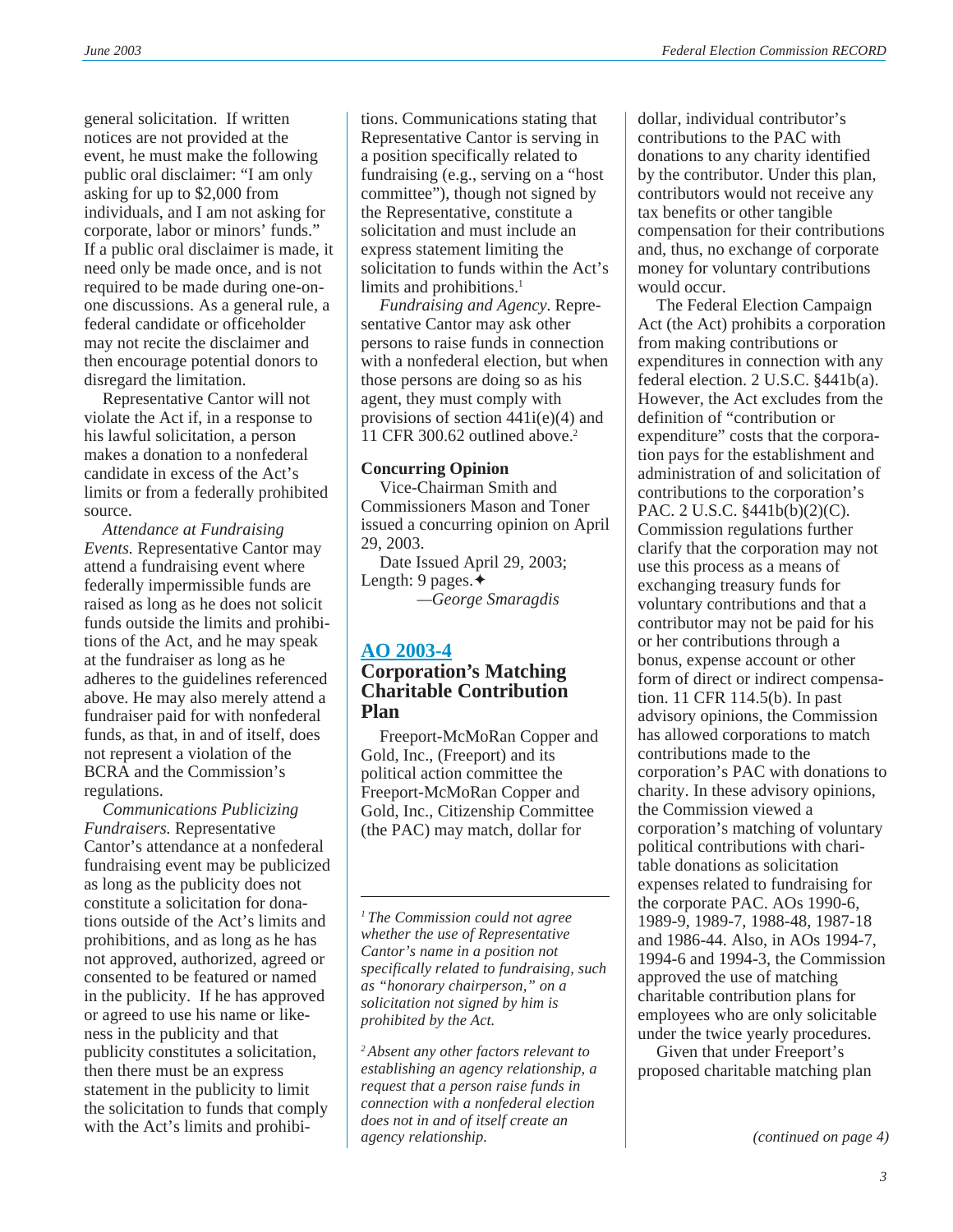#### **BCRA on the FEC's Web Site**

 The Commission has added a new section to its web site [\(www.fec.gov\)](http://www.fec.gov) devoted to the Bipartisan Campaign Reform Act of 2002 (BCRA).

The page provides links to:

- The Federal Election Campaign Act, as amended by the BCRA;
- Summaries of major BCRA related changes to the federal campaign finance law;
- Summaries of current litigation involving challenges to the new law;
- *Federal Register* notices announcing new and revised Commission regulations that implement the BCRA;
- BCRA-related advisory opinions; and
- Information on educational outreach offered by the Commission, including upcoming Roundtable sessions and the Commission's 2003 conference schedule.

 The section also allows individuals to view the Commission's calendar for rulemakings, including dates for the Notices of Proposed Rulemaking, public hearings, final rules and effective dates for regulations concerning:

- Soft money;
- Electioneering Communications;
- Contribution Limitations and Prohibitions;
- Coordinated and Independent Expenditures;
- The Millionaires' Amendment;
- Consolidated Reporting rules; and
- Other provisions of the BCRA. The BCRA section of the web site will be continuously updated. Visit [www.fec.gov](http://www.fec.gov) and click on the BCRA icon.

#### **Advisory Opinions**

*(continued from page 3)*

no individual contributor to the PAC would receive a financial, tax or other tangible benefit from either the corporation or the recipient charities, no exchange of corporate treasury funds for voluntary contributions would occur.<sup>1</sup> Thus, the charitable matching plan is permissible under the Act and Commission regulations.

Length: 3 pages; Date Issued: April 25, 2003.✦

*—Amy Kort*

#### **Alternative Disposition of Advisory Opinion Request**

#### **[AOR 2003-9](http://saos.fec.gov/saos/searchao)**

On April 25, 2003, the requester withdrew his request for this advisory opinion. The request had asked whether a candidate's interest payments on a 1998 campaign loan would be treated as an "expenditure from personal funds" for the 2004 election cycle under the Millionaires' Amendment.✦

*—Amy Kort*

#### **Advisory Opinion Requests**

#### **[AOR 2003-13](http://saos.fec.gov/saos/searchao)**

Trade association PAC's solicitation of trade association "Members-In-Training" (American Academy of Ophthalmology Political Committee, April 15, 2003)

#### **[AOR 2003-14](http://saos.fec.gov/saos/searchao)**

SSF's distribution of apron pins to contributors as tokens of appre-

*1 Freeport will give each contributor to the PAC written notice that he or she cannot receive any tangible benefit from the charity in exchange for the matching contribution, and Freeport will also advise the charity of this requirement in writing at the time it makes its matching donation.*

ciation; treatment of pins worn by recipients as solicitations by SSF (The Home Depot, Inc., April 21, 2003)

#### **[AOR 2003-15](http://saos.fec.gov/saos/searchao)**

Treatment of donations to and disbursements from Member of Congress's legal expense fund as "contributions" or "expenditures" (U.S. Representative Denise Majette and the Committee to Re-Elect Congresswoman Denise Majette, April 16, 2003)

#### **[AOR 2003-16](http://saos.fec.gov/saos/searchao)**

Business arrangement where national bank issues credit cards with national party committee logo in exchange for party's mailing list; credit card holder's rebates or rewards directed to party committee (Providian National Bank, May 6,  $2003)$  $\triangleleft$ 

#### **Court Cases**

*(continued from page 1)*

receive an expedited appellate review by the Supreme Court. The charts that follow summarize the district court's ruling on various provisions. However, as noted above, all provisions of the BCRA remain in effect under the terms of the stay.

See the [May 2002](http://www.fec.gov/pdf/may02.pdf) *Record*, page 3, and the [June 2002](http://www.fec.gov/pdf/jun02.pdf) *Record*, page 4. The district court's May 2 decision and May 19 stay order are available on the FEC's web site at [www.fec.gov](http://www.fec.gov)—click on the BCRA icon.

U.S. District Court for the District of Columbia, Civ. No. 02- 0582 (CKK, KLH, RKL).✦ —*Amy Kort*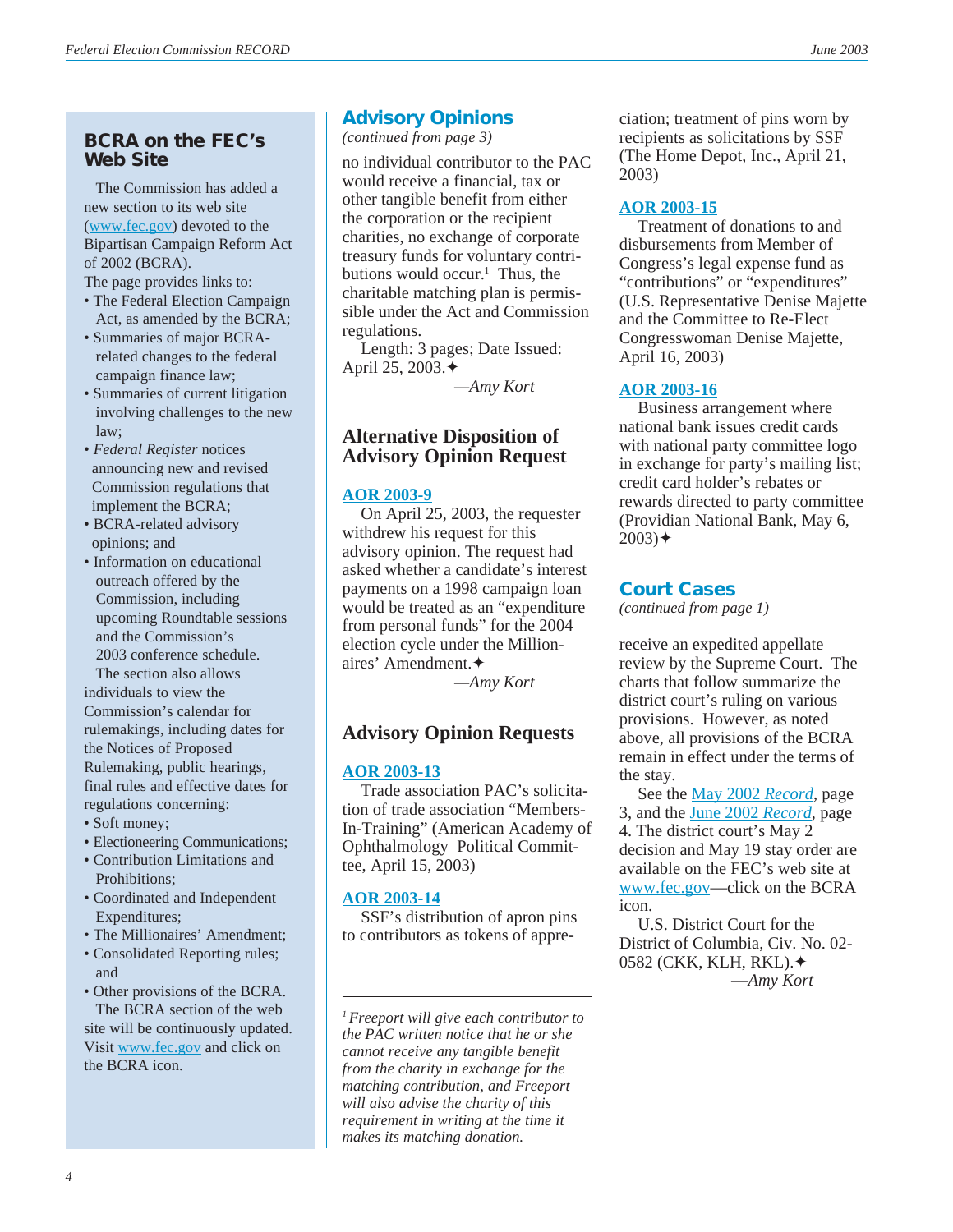| <b>BCRA Provision</b>                                                                                                                                                                                                                                           | Constitutional                                                                                                                                                                                                                                                        | Unconstitutional                                                                                                                                                                                                                                                                                                                                                                                                                              |
|-----------------------------------------------------------------------------------------------------------------------------------------------------------------------------------------------------------------------------------------------------------------|-----------------------------------------------------------------------------------------------------------------------------------------------------------------------------------------------------------------------------------------------------------------------|-----------------------------------------------------------------------------------------------------------------------------------------------------------------------------------------------------------------------------------------------------------------------------------------------------------------------------------------------------------------------------------------------------------------------------------------------|
| 2 U.S.C. §441i(a)<br>Prohibition of national party committees<br>raising and spending nonfederal funds                                                                                                                                                          | The ban on the use of nonfederal funds<br>to pay for public communications that<br>promote, attack, support or oppose a<br>clearly identified federal candidate (see<br>2 U.S.C. §431(20)(A)(iii)).                                                                   | All aspects of the $441i(a)$ prohibition<br>other than the ban on the use of<br>nonfederal funds to pay for public<br>communications that promote, attack,<br>support or oppose a clearly identified<br>federal candidate (see 2 U.S.C.<br>$§431(20)(A)(iii)$ ).                                                                                                                                                                              |
| 2 U.S.C. §§431(20) and 441i(b)<br>Definition of "federal election activity"<br>(FEA) and restrictions on state and local<br>party committee spending for FEA                                                                                                    | The part of the FEA definition<br>pertaining to communications that<br>promote, attack, support or oppose a<br>clearly identified federal candidate and<br>the ban on the use of nonfederal funds<br>to pay for this type of FEA (see 2)<br>U.S.C. §431(20)(A)(iii)). | The definition of the following as<br>FEA: certain voter registration activity,<br>certain voter identification, get-out-<br>the-vote or generic campaign activity<br>and salary for employees who spend<br>more than 25 percent of their<br>compensated time on activities in<br>connection with a federal election (see<br>2 U.S.C. §§431(20)(A)(i), (ii) and<br>(iv)); the ban on the use of nonfederal<br>funds to pay for such expenses. |
| 2 U.S.C. §441i(d)<br>Restrictions on national, state and local<br>party committee solicitations for or<br>donations to tax-exempt $501(c)$ and $527$<br>organizations                                                                                           |                                                                                                                                                                                                                                                                       | All provisions found unconstitutional.                                                                                                                                                                                                                                                                                                                                                                                                        |
| 2 U.S.C. §441i(e)<br>Restrictions on federal candidates<br>soliciting, receiving, directing,<br>transferring or spending nonfederal<br>funds                                                                                                                    | All provisions found constitutional.                                                                                                                                                                                                                                  |                                                                                                                                                                                                                                                                                                                                                                                                                                               |
| 2 U.S.C. §441i(f)<br>Restrictions on state officeholders and<br>candidates using nonfederal funds for<br>public communications that refer to a<br>clearly identified federal candidate and<br>promote, attack, support or oppose a<br>candidate for this office | All provisions found constitutional.                                                                                                                                                                                                                                  |                                                                                                                                                                                                                                                                                                                                                                                                                                               |

#### **District Court Ruling on Bipartisan Campaign Reform Act**

*\* The court did not rule on the constitutionality of the following provisions, finding them to be nonjusticiable: 2 U.S.C. §434, reporting requirements for certain independent expenditures; portions of 2 U.S.C. §441a, regarding the definition of coordinated communications; provisions of 2 U.S.C. §§431 and 441a, regarding the Millionaires' Amendment; provisions of 2 U.S.C. §315, regarding limitations on the lowest unit charge for candidate ads referring to other candidates; and provisions of 2 U.S.C. §441a, regarding the raising and indexing of the contribution limits.*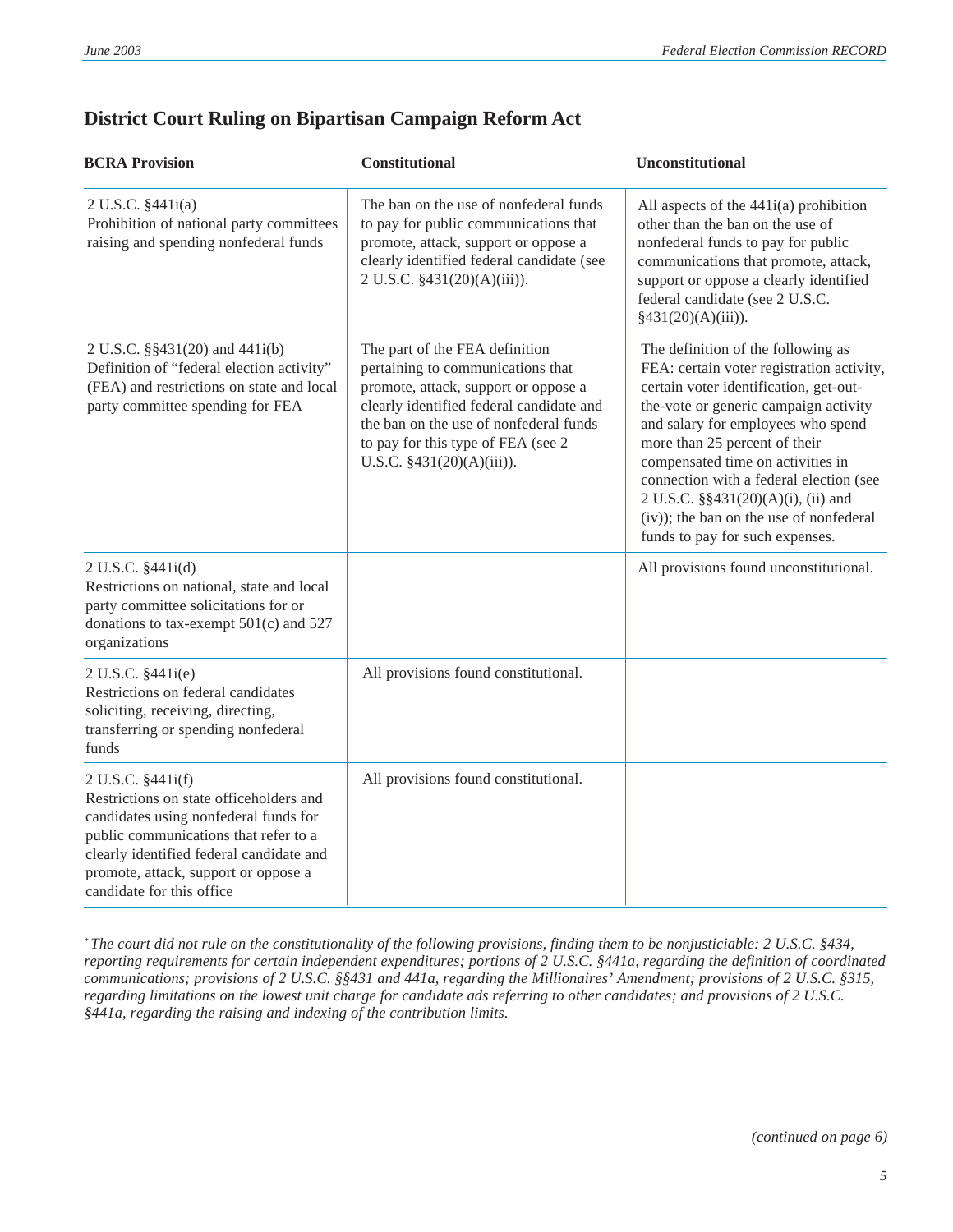### **District Court Ruling on Bipartisan Campaign Reform Act, cont.**

| <b>BCRA Provision</b>                                                                                                                                                             | Constitutional                                                                                                                                                                                                                                                                                                                                                                                                                                                                                                                            | Unconstitutional                                                                                                                                                                                                                                                                                                                                                                                                                                             |
|-----------------------------------------------------------------------------------------------------------------------------------------------------------------------------------|-------------------------------------------------------------------------------------------------------------------------------------------------------------------------------------------------------------------------------------------------------------------------------------------------------------------------------------------------------------------------------------------------------------------------------------------------------------------------------------------------------------------------------------------|--------------------------------------------------------------------------------------------------------------------------------------------------------------------------------------------------------------------------------------------------------------------------------------------------------------------------------------------------------------------------------------------------------------------------------------------------------------|
| 2 U.S.C. $$434(f)(3)$<br>Definition of "electioneering<br>communication"                                                                                                          | 2 U.S.C. $$434(f)(3)(A)(ii)$ , as modified<br>by the court, defining "electioneering<br>communication" as "any broadcast,<br>cable, or satellite communication which<br>promotes or supports a candidate for<br>that office (regardless of whether the<br>communication expressly advocates a<br>vote for or against a candidate)." All<br>reporting requirements for<br>electioneering communications, except<br>the provision that requires disclosure of<br>contracts to disburse funds for<br>communications that have not yet aired. | 2 U.S.C. $$434(f)(3)(A)(i)$ , which defines<br>"electioneering communications" as a<br>broadcast, cable or satellite<br>communication that refers to a clearly<br>identified federal candidate and is within<br>a certain proximity to an election.<br>Reporting provision which requires that<br>electioneering communications be<br>disclosed once a person executes a<br>contract to disburse funds for the<br>communication. See 2 U.S.C.<br>§434(f)(5). |
| 2 U.S.C. §441a(a)(7)(C)<br>Electioneering communications that are<br>coordinated with a candidate or party<br>committee are contributions to that<br>candidate or party committee | Provision found constitutional.                                                                                                                                                                                                                                                                                                                                                                                                                                                                                                           |                                                                                                                                                                                                                                                                                                                                                                                                                                                              |
| 2 U.S.C. §441b(b)(2)<br>Prohibition on electioneering<br>communications by corporations and<br>labor unions                                                                       | Constitutional using modified<br>alternative definition of electioneering<br>communication: "any broadcast, cable,<br>or satellite communication which<br>promotes or supports a candidate for<br>that office (regardless of whether the<br>communication expressly advocates a<br>vote for or against a candidate)."                                                                                                                                                                                                                     | Unconstitutional using other definitions<br>of electioneering communication.                                                                                                                                                                                                                                                                                                                                                                                 |
| 2 U.S.C. §441b(c)(2) and (6)<br>Prohibition on nonprofit organizations<br>making electioneering communications                                                                    |                                                                                                                                                                                                                                                                                                                                                                                                                                                                                                                                           | Unconstitutional only as it applies to<br>MCFL groups.                                                                                                                                                                                                                                                                                                                                                                                                       |
| 2 U.S.C. §441a(d)(4)<br>Restrictions on party committees<br>making both independent and<br>coordinated expenditures with respect<br>to a candidate                                |                                                                                                                                                                                                                                                                                                                                                                                                                                                                                                                                           |                                                                                                                                                                                                                                                                                                                                                                                                                                                              |
| 2 U.S.C. §§441a(a)(7)(B) and 441b(b)(2)<br>Definition of coordinated<br>communications                                                                                            | Both provisions found constitutional.                                                                                                                                                                                                                                                                                                                                                                                                                                                                                                     |                                                                                                                                                                                                                                                                                                                                                                                                                                                              |
| 2 U.S.C. §441d<br>Disclaimer provisions for public<br>communications                                                                                                              | All provisions found constitutional.                                                                                                                                                                                                                                                                                                                                                                                                                                                                                                      |                                                                                                                                                                                                                                                                                                                                                                                                                                                              |
| 2 U.S.C. §441k<br>Ban on contributions by minors                                                                                                                                  |                                                                                                                                                                                                                                                                                                                                                                                                                                                                                                                                           | All provisions found unconstitutional.                                                                                                                                                                                                                                                                                                                                                                                                                       |
| 47 U.S.C. §315<br>Disclosure of broadcasting records                                                                                                                              |                                                                                                                                                                                                                                                                                                                                                                                                                                                                                                                                           | All provisions found unconstitutional.                                                                                                                                                                                                                                                                                                                                                                                                                       |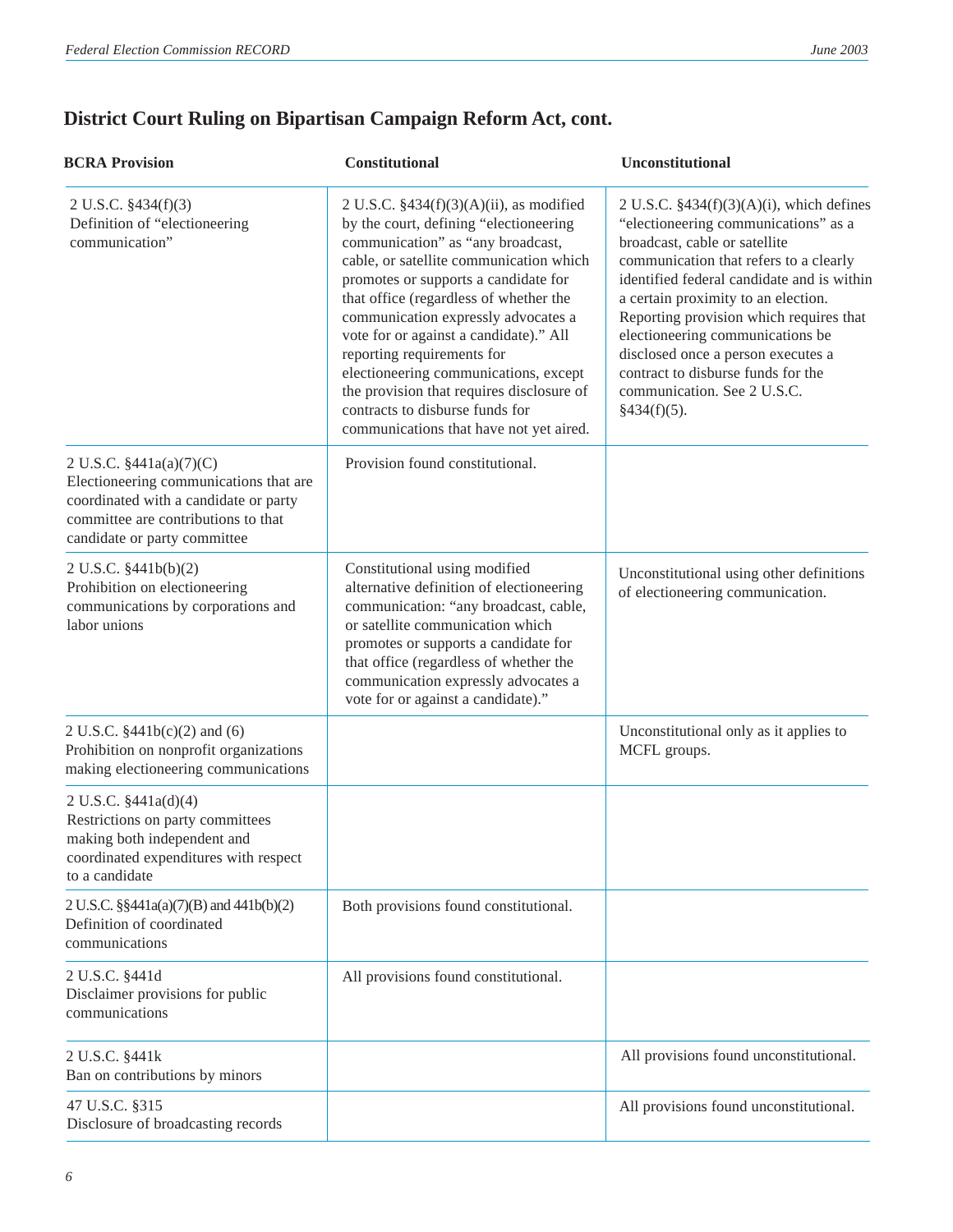#### **Commission to Hold Public Hearing on Enforcement Procedures**

The Commission will hold a public hearing on June 11, 2003, to discuss its current enforcement practices and procedures.

The hearing will take place from 10:00 a.m. to 5:00 p.m. at the Federal Election Commission, 999 E Street, NW, Washington, DC.

This hearing is part of a review the Commission is conducting of its enforcement procedures, and the Commission will use comments received from the public to determine whether internal directives or practices should be adjusted and/or whether a rulemaking in this area is advised. The Commission would especially like commenters to address the issues that face counsel who practice before the Commission, complainants and respondents who directly interact with the FEC, witnesses, other third parties and the general public. The Commission seeks general comments on how its enforcement procedures have been helpful or unhelpful in working through enforcement cases, and specific examples of practices and procedures used by other civil law enforcement agencies when acting in a prosecutorial capacity. The Commission is also interested in any studies, surveys, research or other empirical data that might support changes in its enforcement procedures.

On May 1, 2003, the Commission published in the *Federal Register* a Notice of Public Hearing and Request for Comment regarding its enforcement procedures [\(68 FR](http://www.fec.gov/press/20030501hearing/fr68n084p23311.pdf) [23311](http://www.fec.gov/press/20030501hearing/fr68n084p23311.pdf)). The Commission specifically requested public comments on its current procedures for:

• Designating additional respondents in a complaint;

- **Compliance** Advising witnesses about the **compliance** confidentiality requirements of the Act (2 U.S.C. §437g(a)(12);
	- Considering motions from complainants' and respondents' attorneys;
	- Providing depositions and documents to respondents;
	- Granting respondents extensions of time to respond to the probable cause brief;
	- Allowing respondents in a Matter Under Review (MUR) to appear before the Commission;
	- Releasing documents from enforcement matters in proximity to an election;
	- Releasing its directives and penalty guidelines;
	- Bringing MURs to a timely conclusion;
	- Prioritizing cases;
	- Dividing responsibility for enforcement of the Act with the Department of Justice; and
	- Dealing with situations where the six Commissioners vote 3-3 at the "reason-to-believe" stage of an investigation.

Comments and requests to testify at the hearing were required to have been received by the Commission no later than May 30, 2003. The full text of the Notice of Public Hearing and Request for Comment is available on the FEC web site at [http://www.fec.gov/press/](http://www.fec.gov/press/20030501hearing/fr68n084p23311.pdf) [20030501hearing/](http://www.fec.gov/press/20030501hearing/fr68n084p23311.pdf) [fr68n084p23311.pdf.](http://www.fec.gov/press/20030501hearing/fr68n084p23311.pdf)✦ —*Amy Kort*

**MUR 5270 Failure to Accurately Report Disbursements and Cash-on-Hand**

The Commission has entered into a conciliation agreement with the American Federation of State, County and Municipal Employees-Public Employees Organization to Promote Legislative Equality (AFSCME PEOPLE) and its treasurer William Lucy concerning

the committee's failure to report transfers of funds from its federal account to its nonfederal accounts. AFSCME PEOPLE and Mr. Lucy admitted to reporting violations that spanned six years and involved more than \$10 million, and agreed to pay a \$60,000 civil penalty.

#### **Background**

Under the Federal Election Campaign Act (the Act) and Commission regulations, political committee treasurers are required to file reports of receipts and disbursements and to disclose the committee's cash-on-hand at the beginning of each reporting period. 2 U.S.C. §§434(a) and 434(b)(1). Unauthorized committees, such as separate segregated funds and

*(continued on page 8)*

#### **FEC Accepts Credit Cards**

 The Federal Election Commission now accepts American Express, Diners Club and Discover Cards in addition to Visa and MasterCard. While most FEC materials are available free of charge, some campaign finance reports and statements, statistical compilations, indexes and directories require payment. Walk-in visitors and those placing requests by telephone may use any of the above-listed credit cards, cash or checks. Individuals and organizations may also place funds on deposit with the office to purchase these items. Since pre-payment is required, using credit cards or funds placed on deposit can speed the processing and delivery of orders. For further information, contact the Public Records Office at 800/424-9530 (press 3) or 202/ 694-1120.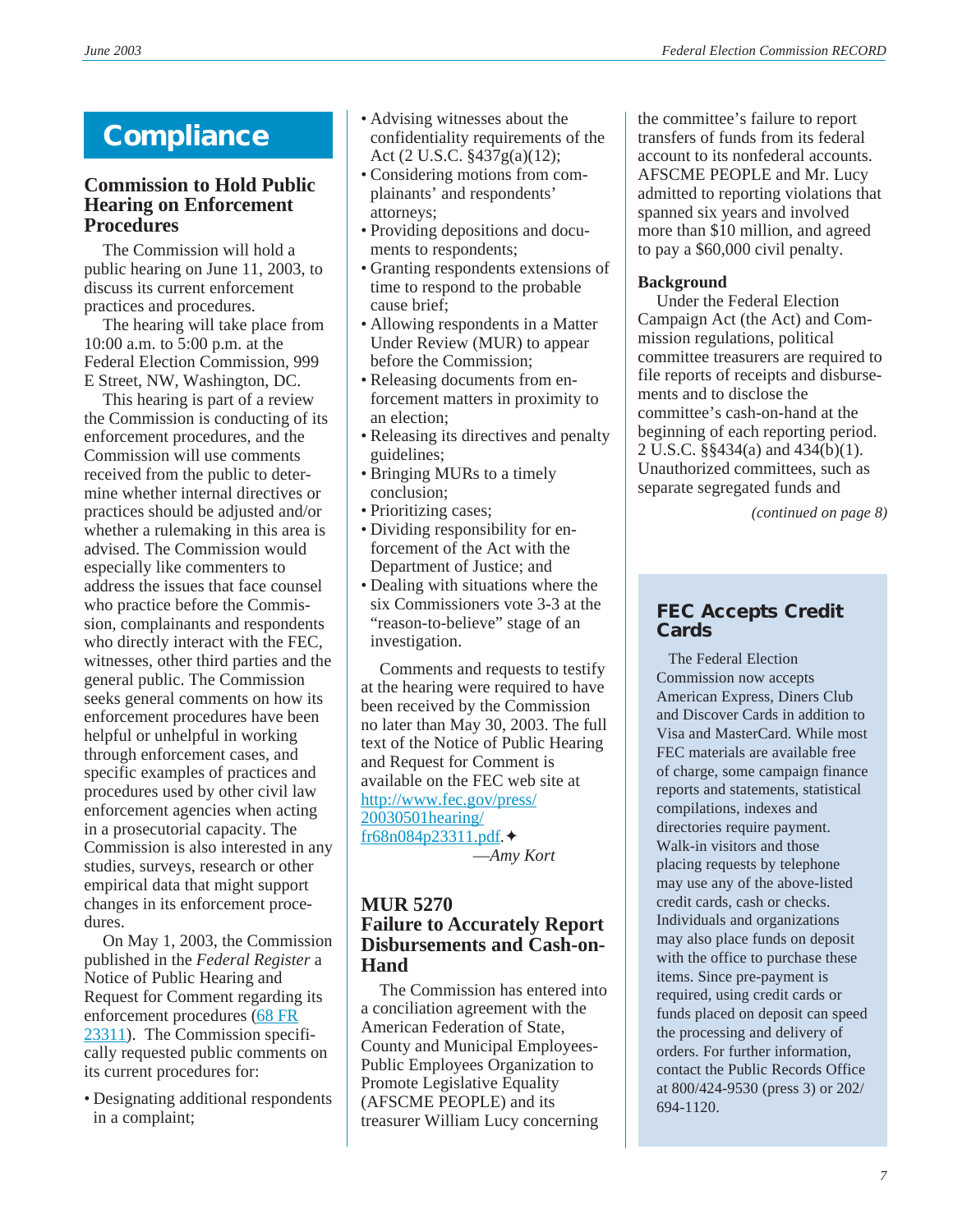#### **Compliance**

#### *(continued from page 7)*

political action committees, must report all disbursements for the reporting period and the calendar year, and must also itemize certain disbursements and provide the purpose of the disbursement. 2 U.S.C. §434(b)(6)(A) and 11 CFR  $104.3(b)(4)(i)$ .

#### **AFSCME PEOPLE**

AFSCME PEOPLE is the separate segregated fund of the American Federation of State, County and Municipal Employees, and it had elected to file its FEC reports on a monthly schedule. From 1995 through September 2000, AFSCME PEOPLE failed to report in excess of \$10 million in disbursements that the committee made in the form of transfers from its federal account to its nonfederal accounts. The failure to report these disbursements also caused the committee to make corresponding overstatements of its beginning and ending cash-on-hand in reports filed during this period.

#### **Federal Register**

Federal Register notices are available from the FEC's Public Records Office, on the FEC web site at [http://www.fec.gov/](http://www.fec.gov/register.htm) [register.htm](http://www.fec.gov/register.htm) and from the FEC faxline, 202/501-3413.

#### **[Notice 2003-9](http://www.fec.gov/press/20030501hearing/fr68n084p23311.pdf)**

Notice of Public Hearing and Request for Public Comment on Enforcement Procedures (68 FR 23311, May 1, 2003)

#### **[Notice 2003-10](http://www.fec.gov/pdf/nprm/public_financing/fr68n094p26237.pdf)**

Extension of Public Comment Period for Public Financing of Presidential Candidates and Nominating Conventions (68 FR 26237, May 15, 2003)

In October 2000, AFSCME PEOPLE and Mr. Lucy voluntarily notified the Commission of the reporting errors and expressed the committees' desire to file amended reports reflecting the correct figures. AFSCME PEOPLE also sent two representatives to an FEC training conference on reporting shortly after discovering the reporting errors. On March 28, 2001, the respondents filed amendments to AFSCME PEOPLE's reports in order to accurately reflect the disbursements from its federal account and the corresponding cash-on-hand figures for those reporting periods. The Commission took into account AFSCME PEOPLE and Mr. Lucy's self-reporting of the violations and voluntary corrective measures when it considered an appropriate civil penalty in this matter.

In their conciliation agreement with the Commission, the respondents admitted to violations of 2 U.S.C. §§434(b)(1) and  $434(b)(4)(H)$  and agreed to pay a \$60,000 civil penalty. They also agreed to cease and desist from violating the Act's reporting requirements at section 434 and to properly disclose all future transfers from the committee's federal accounts to its nonfederal accounts.✦

—*Amy Kort*

### **Legislation**

#### **Commission Sends Legislative Recommendations to President and Congress**

On May 8, 2003, the Commission submitted seven recommendations to Congress and President Bush for legislative action in the area of campaign finance law. The Commission substantially reduced the number of recommendations this year, submitting only high priority

recommendations with broad Commission support. The proposals involve a variety of issues:

- Making permanent the Commission's Administrative Fine program for late and nonfiled reports;
- Allowing the Commission to restrict the political activities of its employees;
- Increasing and indexing for inflation all registration and reporting thresholds;
- Requiring Senate committees to file electronically if they have, or have reason to expect to have, aggregate contributions or expenditures in excess of \$50,000 in a calendar year;
- Allowing filers to use the date of receipt by an overnight delivery, priority or express mail service as the date a report is "filed," in the same way that filers may currently use a registered or certified mail postmark;
- Indexing for inflation multicandidate political committees' contribution limits and adjusting the amount that these committees can contribute to national party committees, in order to harmonize these limits with the limits applicable to nonmulticandidate committees;
- Implementing a plan to avert the impending shortfall in the Presidential public funding program.

The full text of the recommendations is available on the FEC web site at [http://www.fec.gov/pdf/](http://www.fec.gov/pdf/legrec2003.pdf) legrec $2003$ .pdf. $\triangleleft$ 

—*Amy Kort*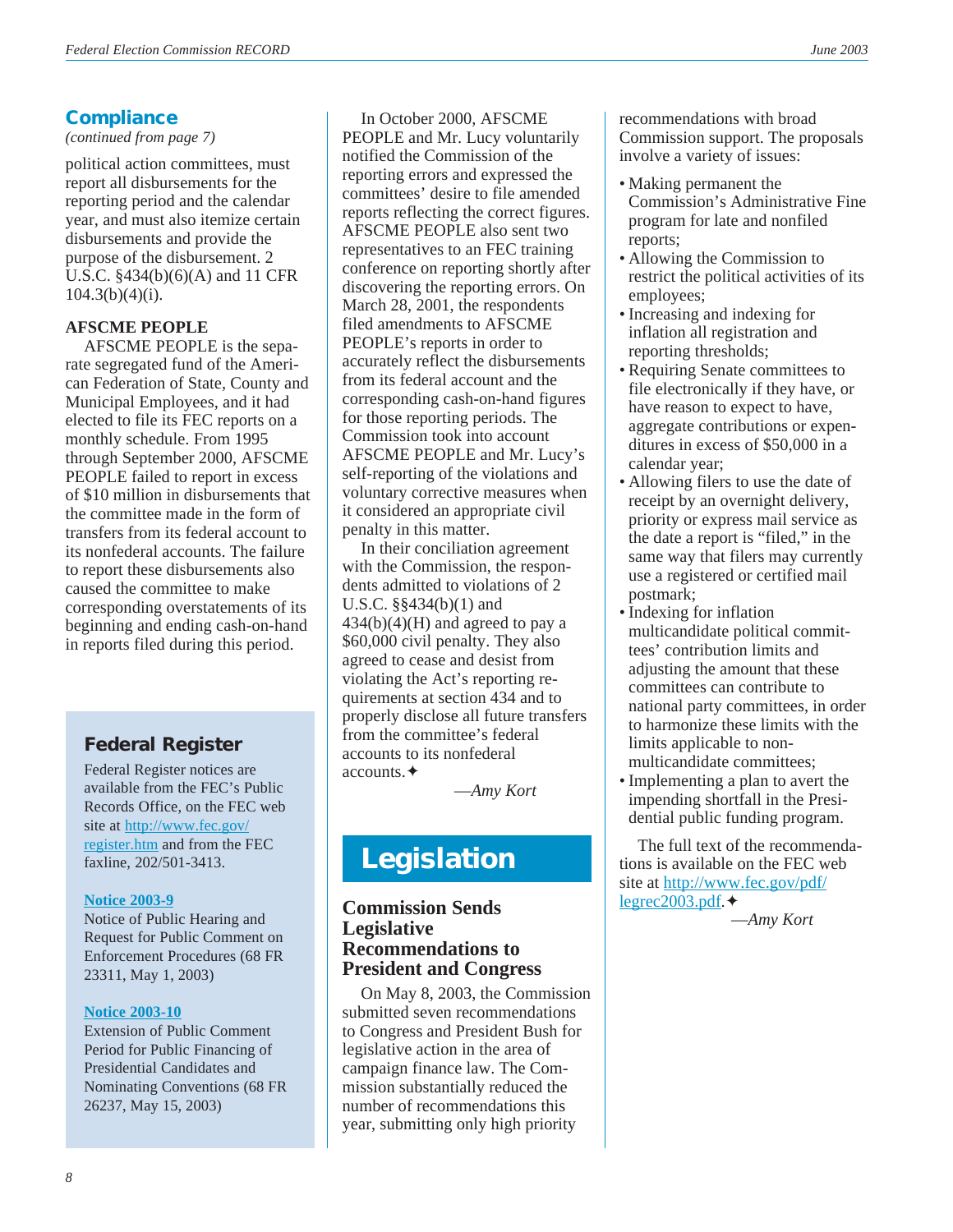### **Regulations**

#### **Extension of Comment Period for NPRM on Public Financing of Presidential Candidates and Nominating Conventions**

The Commission extended until May 23, 2003, the comment period for its Notice of Proposed Rulemaking on the public financing of Presidential candidates and nominating conventions. The Commission also postponed the date for a possible public hearing on the matter until June 6. The hearing is scheduled to be held only if sufficient requests to testify are received by the close of the comment period. See the [May 2003](http://www.fec.gov/pdf/may03.pdf) *Record*, page 1.✦ —*Amy Kort*

#### **Campaign Guides Available**

 For each type of committee, a *Campaign Guide* explains, in clear English, the complex regulations regarding the activity of political committees. It shows readers, for example, how to fill out FEC reports and illustrates how the law applies to practical situations.

 The FEC publishes four *Campaign Guides,* each for a different type of committee, and we are happy to mail your committee as many copies as you need, free of charge. We encourage you to view them on our web site (go to [www.fec.gov,](http://www.fec.gov) then click on "Campaign Finance Law Resources" and then scroll down to "Publications").

 If you would like to place an order for paper copies of the *Campaign Guides*, please call 800-424-9530, press 1, then 3.

## **Audits**

#### **Final Audit Report on LaRouche's Committee for a New Bretton Woods**

On May 1, 2003, the Commission made a determination that the LaRouche Committee for a New Bretton Woods (the Committee) must repay \$236,692 to the U.S. Treasury for public funds it used during the 2000 primary elections. The largest portion of the repayment, \$163,272, represents primary matching payments that the Committee received in excess of its entitlement. Another \$70,139 represents apparent non-qualified campaign expenses that the Committee incurred by overpaying vendors for campaign work. The remaining \$3,281 represents staledated checks. The Commission made its determination after conducting an audit of the Committee, as required under the Presidential Election Campaign Fund Act and the Presidential Primary Matching Payment Account Act. 26 U.S.C. §§9007(a), 9008(g) and 9038(a).  $\triangleq$ —*Amy Kort*

### **Information**

#### **New IRS Political Organization Filing and Disclosure Web Site**

On July 1, 2003, the Internal Revenue Service will introduce the new Political Organization Filing and Disclosure web site at [www.irs.gov/polorgs](http://www.irs.gov/polorgs) (IRS Keyword: political orgs). This new web site was developed to reflect the changes required by Public Law 107-276 (November 2002) and will replace the old Political Organizations electronic filing and search site.

Political committees filing with the FEC are not required to file IRS Form 8871, *Political Organization Notice of Section 527 Status*, and Form 8872, *Political Organization Report of Contributions and Expenditures*. However, in anticipation of the launch of the new web site, the IRS is including this article in the FEC *Record* to:

- Remind readers representing organizations that do have an IRS Form 8871 or 8872 filing requirement (such as nonfederal PACs) to make sure they have a user name and electronic password; and
- Recommend that software developers check the draft XML schemas posted on the IRS web site to ensure their software will conform to the requirements of the web site.

#### **Passwords**

Political organizations that have to file Form 8871 are required to do so electronically. In addition, beginning on July 1, 2003, those political organizations that have to file Form 8872 with the IRS and have, or expect to have, more than \$50,000 in contributions or expenditures will be required to do so electronically.

In order to electronically file on the new web site, a political organization must have the user name and password issued to the organization after filing its initial Form 8871. A political organization can replace a forgotten or misplaced user name and password by sending a letter requesting a new user name and password to:

#### IRS

Attn: Request for 8872 Password Mail Stop 6273 Ogden, UT 84201

It may take several weeks for a new user name and password to arrive, as they will be mailed to the organization.

*(continued on page 10)*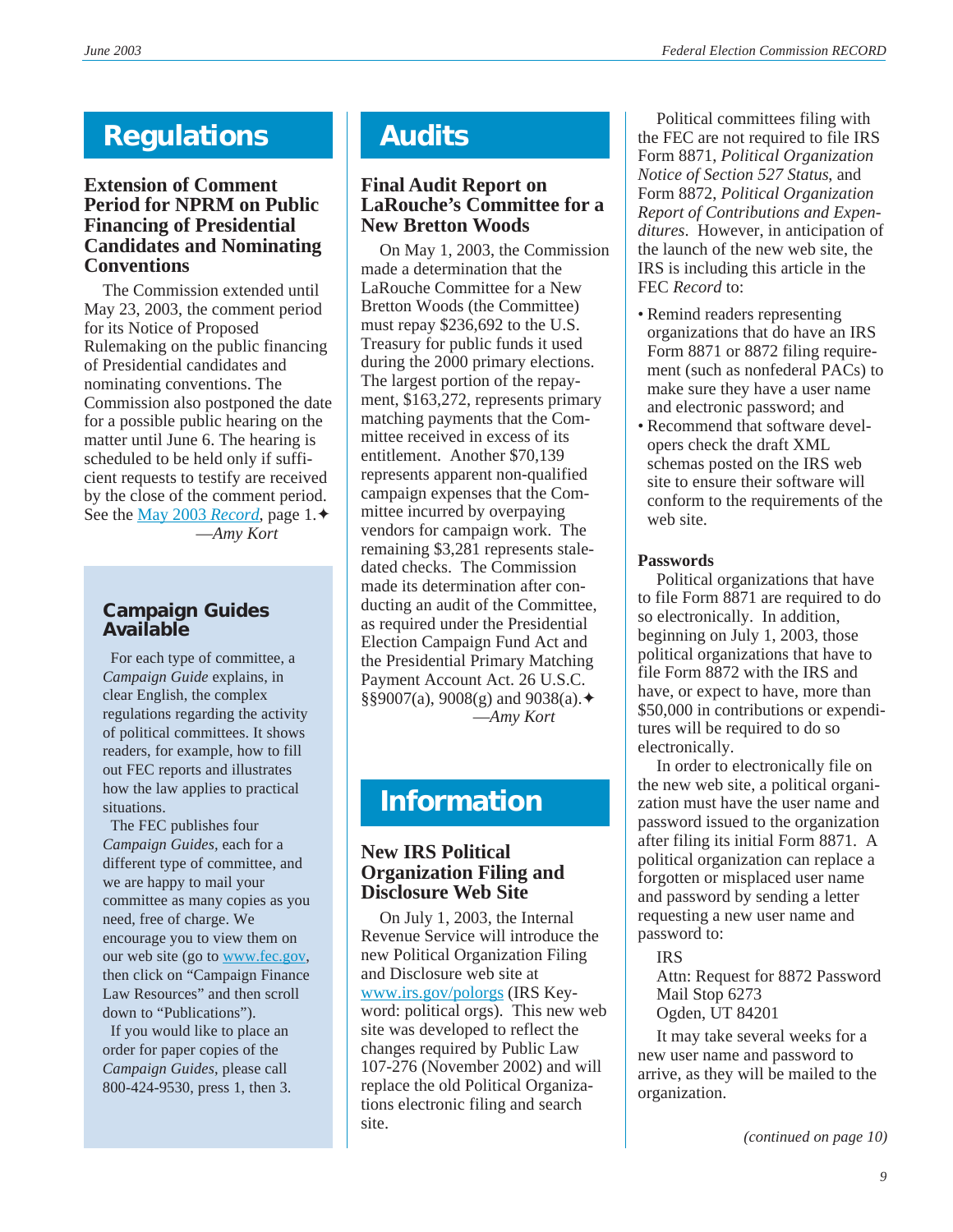#### **Information**

*(continued from page 9)*

**Political organizations should submit a request now** in order to have the user name and password available for their next filing.

#### **XML Schemas**

Political organizations will have the ability to upload XML data files containing the information required to be reported on Form 8871 and Form 8872 via the new web site. Political organizations that choose this option for electronic filing will still need to use the user name and password.

The draft schemas for the XML files that may be uploaded to complete the forms are now available at [www.irs.gov/polorgs](http://www.irs.gov/polorgs) (IRS Keyword: political orgs). Software developers should use these schemas to ensure their software will conform to the requirements of the Political Organization Filing and Disclosure web site. This capability is scheduled to be available beginning July 1, 2003.

#### **Back Issues of the Record Available on the Internet**

This issue of the *Record* and all other issues of the *Record* starting with January 1996 are available through the Internet as PDF files. Visit the FEC's World Wide Web site at <http://www.fec.gov> and click on "What's New" for this issue. Click "Campaign Finance Law Resources" to see back issues. Future *Record* issues will be posted on the web as well. You will need Adobe® Acrobat® Reader software to view the publication. The FEC's web site has a link that will take you to Adobe's web site, where you can download the latest version of the software for free.

#### **Additional Information**

More information is available via the:

- IRS web site: [www.irs.gov](http://www.irs.gov);
- Political Organization Filing and Disclosure Web site (includes information on filing requirements): [www.irs.gov/polorgs](http://www.irs.gov/polorgs) (IRS Keyword: political orgs); and
- IRS toll free number: 1-877-829- 5500. Staff at this number answer questions about tax law filing requirements for political organizations and are available from 8:00 a.m. to 6:30 p.m., Eastern time, Monday through Friday.✦

—*Submitted by the IRS*

### **Publications**

#### **Directory of Federal and State Disclosure and Election Offices Available**

The 2003 edition of the *Combined Federal/State Disclosure and Election Directory* is available. This annual publication provides a listing of the federal and state agencies responsible for the disclosure of campaign finances, lobbying, personal finances, public financing, candidates on ballots, election results, spending on state initiatives and other financial filings. The contact information for each agency includes e-mail and Internet addresses.

The *Directory* is available in paper copy, diskette and on the Commission's web site, [www.fec.gov](http://www.fec.gov) (via the "Elections and Voting" section). The online version provides hyperlinks to directly access the web pages of the federal and state agencies listed, and is periodically updated throughout the year.

Free paper copies may be obtained by calling the Public Records Office at 800/424-1120 (press 3) or 202/694-1120.✦

*—Amy Kort*

### **Outreach**

#### **Conference for Trade Associations, Membership and Labor Organizations and their PACs**

The FEC will hold a conference for trade associations, membership and labor organizations and their PACs June 16-17 in Washington, DC. Commissioners and experienced FEC staff will conduct a series of workshops to address how the campaign finance law affects these associations and organizations. Seminars and workshops will also discuss how the BCRA affects trade associations, member and labor organizations and their PACs. In addition, a representative from the IRS will be available to answer election-related tax questions.

The registration fee for the conference is \$385, which covers the cost of the conference, materials and meals. The registration form must be received by May 23—a ten dollar late fee will be assessed for late registrations. Because demand for this conference is exceptionally high, the FEC can only accept conference registrations from two attendees representing any given association or organization.

The conference will be held at the Loews L'Enfant Plaza Hotel, 480 L'Enfant Plaza, SW., Washington, DC. A room rate of \$189 per night is available to conference attendees who make room reservations on or before May 23.

Complete conference registration information is available online. Conference registrations will be accepted on a first-come, firstserved basis. Attendance is limited, and FEC conferences are selling out quickly this year, so please register early. For registration information:

• Call Sylvester Management Corporation at 800/246-7277;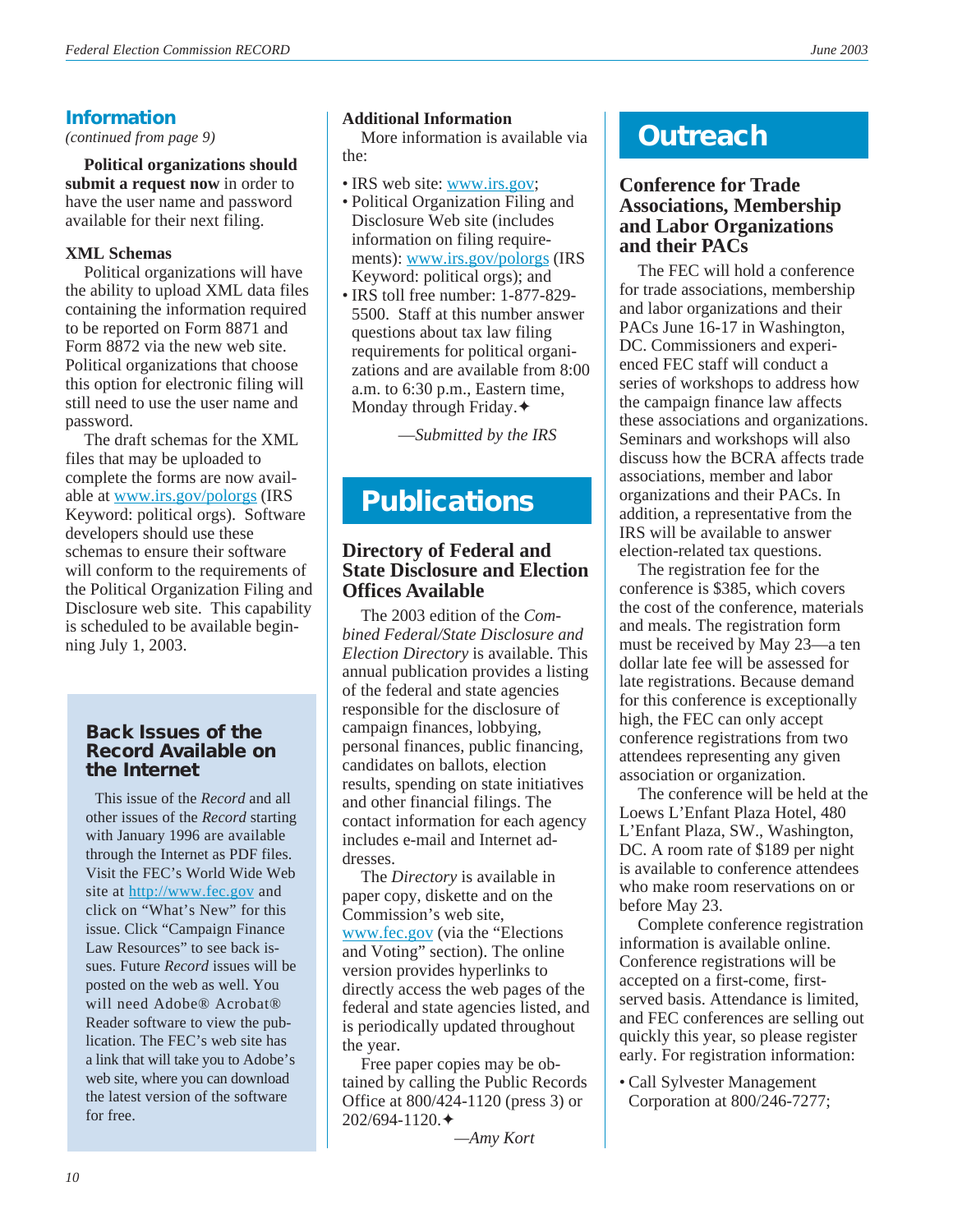- Visit the FEC web site at [http://](http://www.fec.gov/pages/infosvc.htm#Conferences) [www.fec.gov/pages/](http://www.fec.gov/pages/infosvc.htm#Conferences) [infosvc.htm#Conferences](http://www.fec.gov/pages/infosvc.htm#Conferences); or
- Send an e-mail to toni@sylvestermanagement.com.✦ —*Amy Kort*

### **Index**

The first number in each citation refers to the "number" (month) of the 2003 *Record* issue in which the article appeared. The second number, following the colon, indicates the page number in that issue. For example, "1:4" means that the article is in the January issue on page 4.

#### **Advisory Opinions**

2002-12: Disaffiliation of corporations and their PACs, 2:8 2002-14: National party

committee's lease of mailing list and sale of advertising space and trademark license, 3:5

#### **[Conference Schedule](http://www.fec.gov/pages/infosvc.htm#Conferences) [for 2003](http://www.fec.gov/pages/infosvc.htm#Conferences)**

**Conference for Trade Associations, Membership and Labor Organizations and their PACs** June 16-17, 2003 Washington, DC

**Regional Conference for House and Senate Campaigns, Political Party Committees and Corporate/Labor/Trade PACs** September 9-10, 2003 Chicago, IL

**Regional Conference for House and Senate Campaigns, Political Party Committees and Corporate/Labor/Trade PACs** October 28-29, 2003 San Diego, CA

2002-15: Affiliation of trade associations, 4:8

2003-1: Nonconnected committee's allocation of administrative expenses, 4:9

2003-2: Socialist Workers Party disclosure exemption, 5:1

2003-3: Solicitation of funds for nonfederal candidates by federal candidates and officeholders, 6:1

2003-4: Corporation's matching charitable contribution plan, 6:3

#### **Compliance**

Cases resolved under Alternative Dispute Resolution program, 2:11; 3:3; 5:10

Committees fined under Administrative Fine program, 1:25; 2:13; 3:4; 5:7

MUR 5187: Corporate reimbursements of contributions, 1:22

MUR 5208: Facilitation of contributions by national bank, 2:1

MUR 5270: Failure to accurately report disbursements and cash-onhand, 6:7

Public hearing on enforcement procedures, 6:7

#### **Court Cases**

 $_{\rm \sim}$  v. FEC

- Cunningham, 1:19
- Greenwood for Congress, 4:4
- Hawaii Right to Life, Inc., 1:20
- Lovely, 3:4
- Luis M. Correa, 5:5
- McConnell et al., 6:1
- FEC v.
- Beaumont, 1:20
- California Democratic Party, 5:5
- Fulani, 2:8
- Freedom's Heritage Forum, 2:8; 5:5
- Toledano, 1:20

#### **Regulations**

Administrative fines, final rules, 4:1 BCRA reporting, final rules, 1:14 BCRA technical amendments, 2:6 Biennial limit, clarification, 2:1 Brokerage loans and lines of credit, effective date, 2:4 Contribution limits increase, 1:6

- Contribution limitations and prohibitions; delay of effective date and correction, 2:6
- Coordinated and independent expenditures, final rules, 1:10
- Disclaimers, fraudulent solicitation, civil penalties and personal use of campaign funds, final rules, 1:8
- Leadership PACs, Notice of Proposed Rulemaking, 2:4
- Millionaires' Amendment, interim final rules, 2:2
- Public financing of Presidential candidates and nominating conventions, Notice of Proposed Rulemaking, 5:1; extension of public comment period and postponement of hearing date, 6:9

#### **Reports**

April reporting reminder, 4:1 Draft forms and e-filing formats available for public comment, 1:2 New forms available, 3:1 Reports due in 2003, 1:3 Statements of Candidacy and Statements of Organization for authorized committees require new information, 3:2

Texas special election reporting, 4:4

#### **Need FEC Material in a Hurry?**

Use FEC Faxline to obtain FEC material fast. It operates 24 hours a day, 7 days a week. Hundreds of FEC documents—reporting forms, brochures, FEC regulations—can be faxed almost immediately.

Use a touch tone phone to dial **202/501-3413** and follow the instructions. To order a complete menu of Faxline documents, enter document number 411 at the prompt.